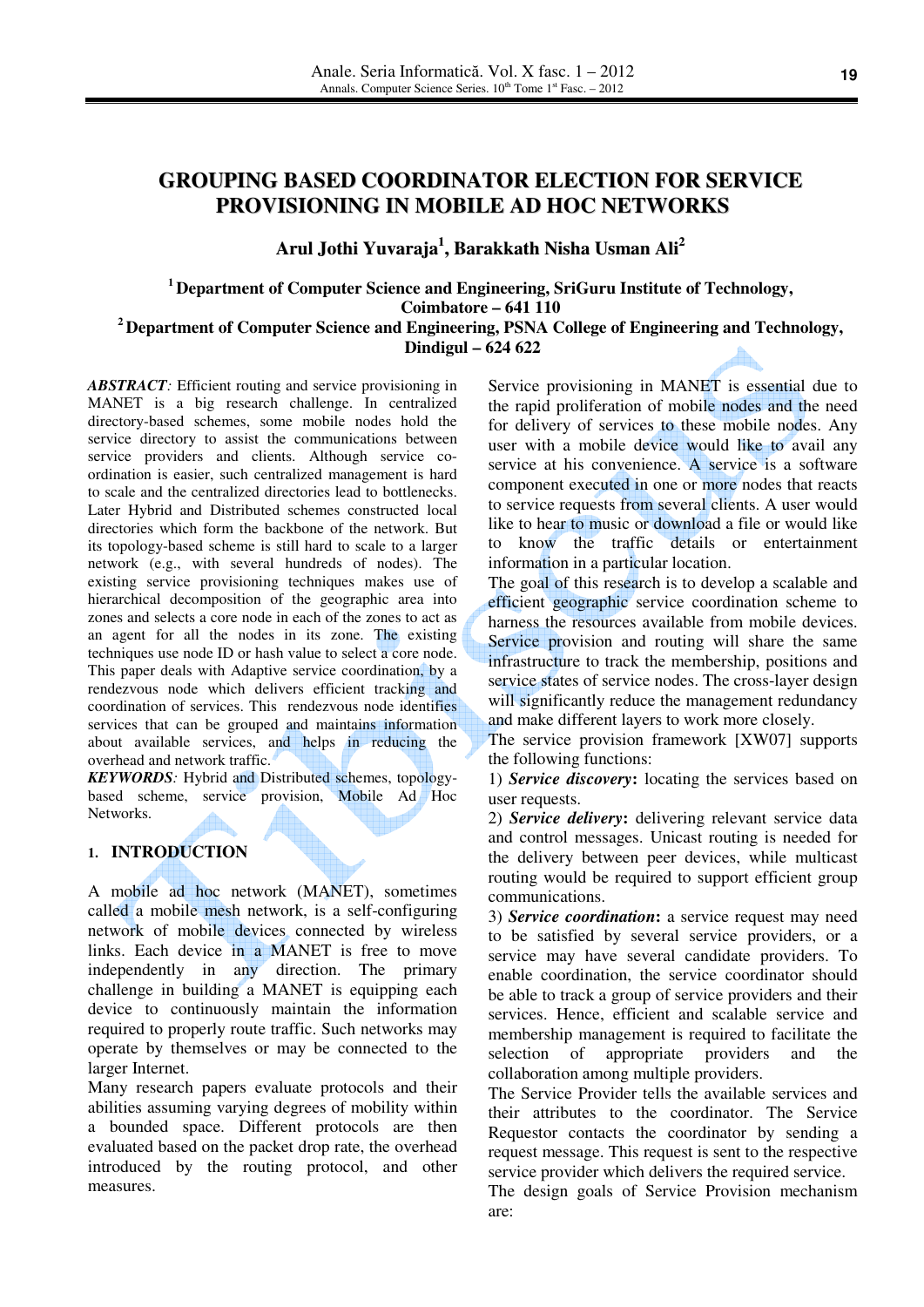1) *Scalability*: the protocol should be scalable to large network terrain and large number of service nodes.

2) *Efficiency*: the protocol should have relatively low control overhead.

3) *Robustness*: the service provision should be robust to possible failures.

4) *Adaptability*: the framework should be able to adapt its behavior based on the network environments to maximize its performance.

The scalable hierarchical structure and efficient membership management will facilitate the design of the scalable and efficient service discovery. The adaptive geographic unicast protocol and efficient multicast scheme will help provide robust and adaptive service coordination.

# **2. RELATED WORK**

### **2.1 Centralized and Distributed Directory [XW07]**

The distributed service discovery architecture proposed in [XW07], which relies on a flat topology. It consists of two independent components:

 $\triangleright$  Formation of a virtual backbone and

 $\triangleright$  Distribution of service registrations, requests, and replies.

The first component creates a mesh structure from a subset of a given network graph that includes the nodes acting as service brokers and a subset of paths (which we refer as virtual links) connecting them. The second component establishes sub-trees routed at service requesting nodes and registering.

In centralized directory-based schemes, some mobile nodes hold the service directory to assist the communications between service providers and clients. Although service co-ordination is easier, such centralized management is hard to scale and the centralized directories lead to bottlenecks.

In Distributed schemes, local directories are constructed which form the backbone of the network. A request will be searched in a local directory or multiple directories by distributed searching. Its topology-based scheme is still hard to scale to a larger network (e.g., with several hundreds of nodes).

# **2.2 Virtual Hierarchy Maintenance [XW07, XW06, K+07, SRS06]**

Literature [XW07, XW06, K+07, SRS06] uses a virtual zone that makes use of the geographic location information, to divide the entire geographic area into zones that assists in hierarchical service provisioning. A core node for each zone is selected to assist in the service provisioning.

EGMP [XW06] uses a two tier architecture where every zone will select one node as a core node in the

lower tier. These nodes collect membership information of all nodes in its zone and will act as a representative to the central core node in the upper tier.

SGSP has a flexible number of management layers based on the capability of coordinators, the density of service nodes and the service requirements. In each layer a service coordinator is elected.

HRPM has one access point for every zone and one rendezvous point for entire region. Service aggregation and management can be done by coordinators in various levels of hierarchy. The number of levels in the hierarchy and the number of coordinator nodes can be increased for scalability.

# **3. SERVICE COORDINATION**

In Service Coordination, the Regional coordinator maintains the bit vector of all group members available in each zone. Initially when a source contacts Regional Coordinator responses with a bit vector, which specifies which cells have members (HRPM) [DPC06].

Source builds an overlay tree as, Source -> Core Node tree, Core Node -> Member tree.

## **3.1 Hierarchical Rendezvous Point Multicast****(HRPM) [DPC06]**

HRPM incorporates two key design concepts:

1) hierarchical decomposition of multicast groups and,

2) geographic hashing to efficiently construct and maintain a hierarchy.

The main design goal of HRPM is to limit the perpacket overhead to an application specified constant, irrespective of the group size G. This is achieved by geographically dividing the deployment area into smaller and smaller cells, the Core Node -> *Members*  tree, whose vertexes are the members in that Core Node's cell and forwards the data along this tree, also using geographic forwarding. Both the source and the Core Node's use unicast to forward data packets.

### **3.2 Virtual zone construction**

The given geographic area is divided into a number of zones. The length of a side of the zone square is defined as *zone size*. In [XW06], each virtual zone has a zone ID (zID) to help identify and locate a zone. Each node in every zone is provided with a node ID. zID for each node is denoted as (a,b) the value of (a,b) can be calculated from its position coordinates such that,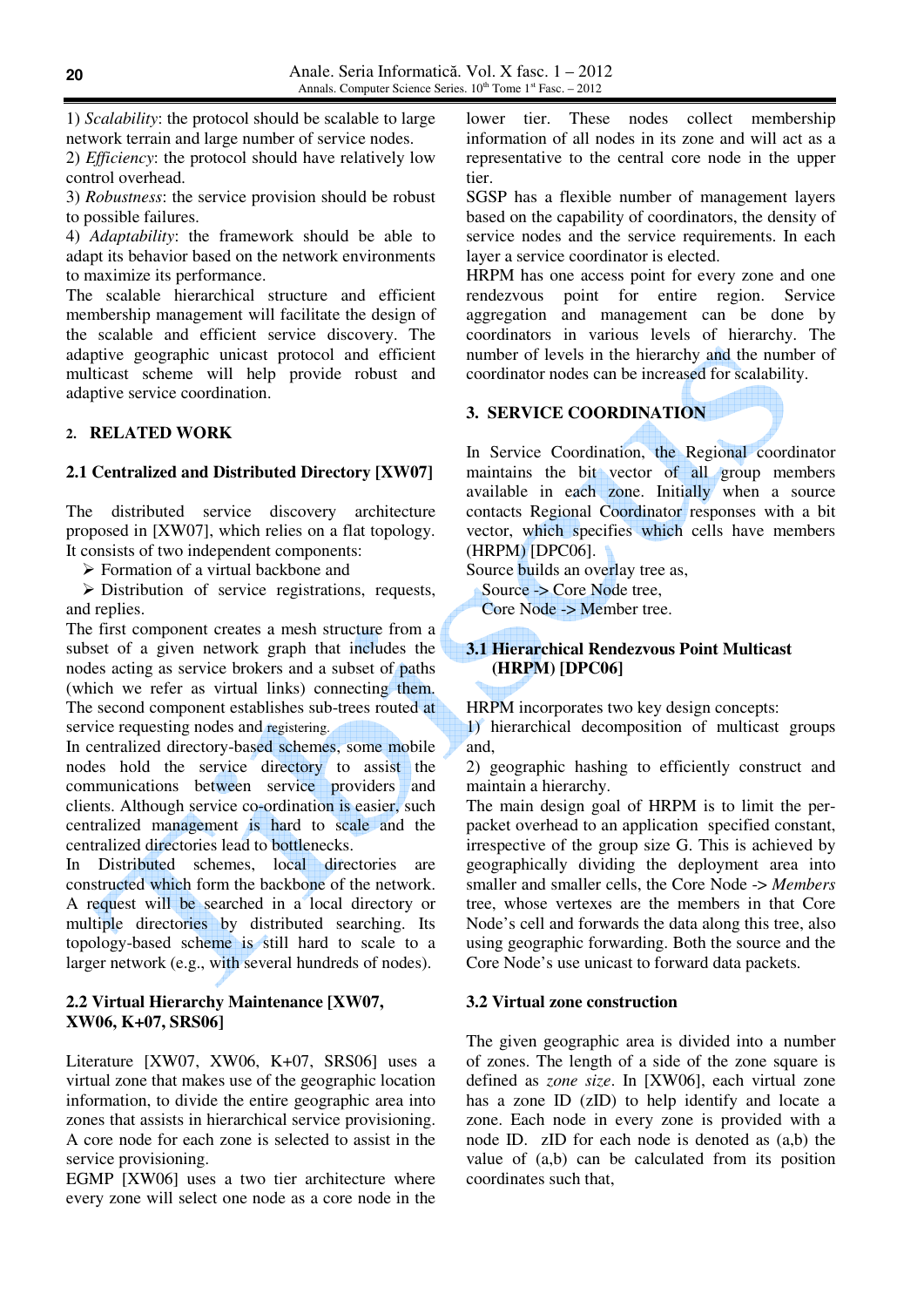$$
a = [xix0/(zone size)] \t(1)
$$
  

$$
b = [yiy0/(zone size)] \t(2)
$$

where  $(x0, y0)$  is the position of the virtual origin and (x,y) is its position coordinates. For simplicity, we assume that all zone IDs are positive. Each zone has a zone centre denoted by (xc,yc). For a zone with zID (a,b), the position of its center (*xc,yc*) is:

$$
xc = x0 + (a + 0.5) / zone size
$$
 (3)  

$$
yc = y0 + (b + 0.5) / zone size
$$
 (4)

A packet destined to a zone will be forwarded towards its centre. When the number of nodes in a particular zone increases, the zone divides itself into two separate zones.

### **3.3 Leader [Local/Regional Coordinator] Election**

For each zone (hierarchy level) the leader is elected to handle the service provisioning functions to all nodes in the respective zones. Regional coordinator is elected to coordinate all the local coordinators. Three types of leader elections schemes are compared:

**3.3.1 Zone id based leader election[1] (SGSP):** It is known that each node has a node ID and a Zone ID. The node with highest Zone ID is elected as Regional Coordinator and the node with highest Node ID is elected as Core Node.

**3.3.2 Hash based leader election[3] (HRPM):** Hash function is used that takes Group ID(GID), number of zones(d) and current position(myloc) of the node as the input and outputs a location.

*H(GID,d,myloc) = (x,y) x,y £ cell region* (5)

The node present in the resulting location is made the leader.

**3.3.3 Adaptive leader election:** We suggest a voting based algorithm for selecting the coordinator based on an election scheme as in [SPS06]. Here node with the highest battery power(B), lowest average  $speed(v)$ , and the node that is closest to the zone center(E) is considered as the leader. Analyzing the eligibility factor of each node using more parameters than the existing and elect the leader with highest eligibility factor [MQ09].

### **3.4 Group Management**

The concept of rendezvous point group management (RPGM) [DPC06] assumes a flat geographic domain. A hierarchical decomposition of a multicast group

that describes how to apply RPGM recursively in a hierarchy of subdomains.

## **3.4.1 Rendezvous Point Group Management:**

Rendezvous point group management allows multicast group members to leverage geographic hashing for efficient group management. Any node that wants to join a multicast group first hashes the group identifier to obtain the Leader's location in the physical domain of the network using a hash function:

$$
H(GID) = \{ x, y \} where x, y \text{ MANET region} \quad (6)
$$

a.

This hashing function takes as input the group identifier (GID) and outputs a location contained in the region.



**Fig.1. RPGM in HRPM (Group Management)** 

After obtaining the hashed leader location for the group it wants to join, the node sends a JOIN message addressed to this hashed. This JOIN message is routed by geographic forwarding to the node that is currently closest to the hashed location in the network. This node is the designated leader at this time. Since there is only one such node at any given time, the JOIN messages from all the group members converge at a single leader in a distributed fashion without global knowledge.Note that computing the hashed location assumes that all nodes know the approximate geographic boundaries of the network.

### **3.5 Rendezvous Based Service Coordination**

In Rendezvous Based Service Coordination, information about services and the node that provides services are maintained and for efficient tracking and coordination of services, rendezvous node is created so as to reduce overhead and network traffic. Thus the services that can be grouped are identified and coordinated based on the source request.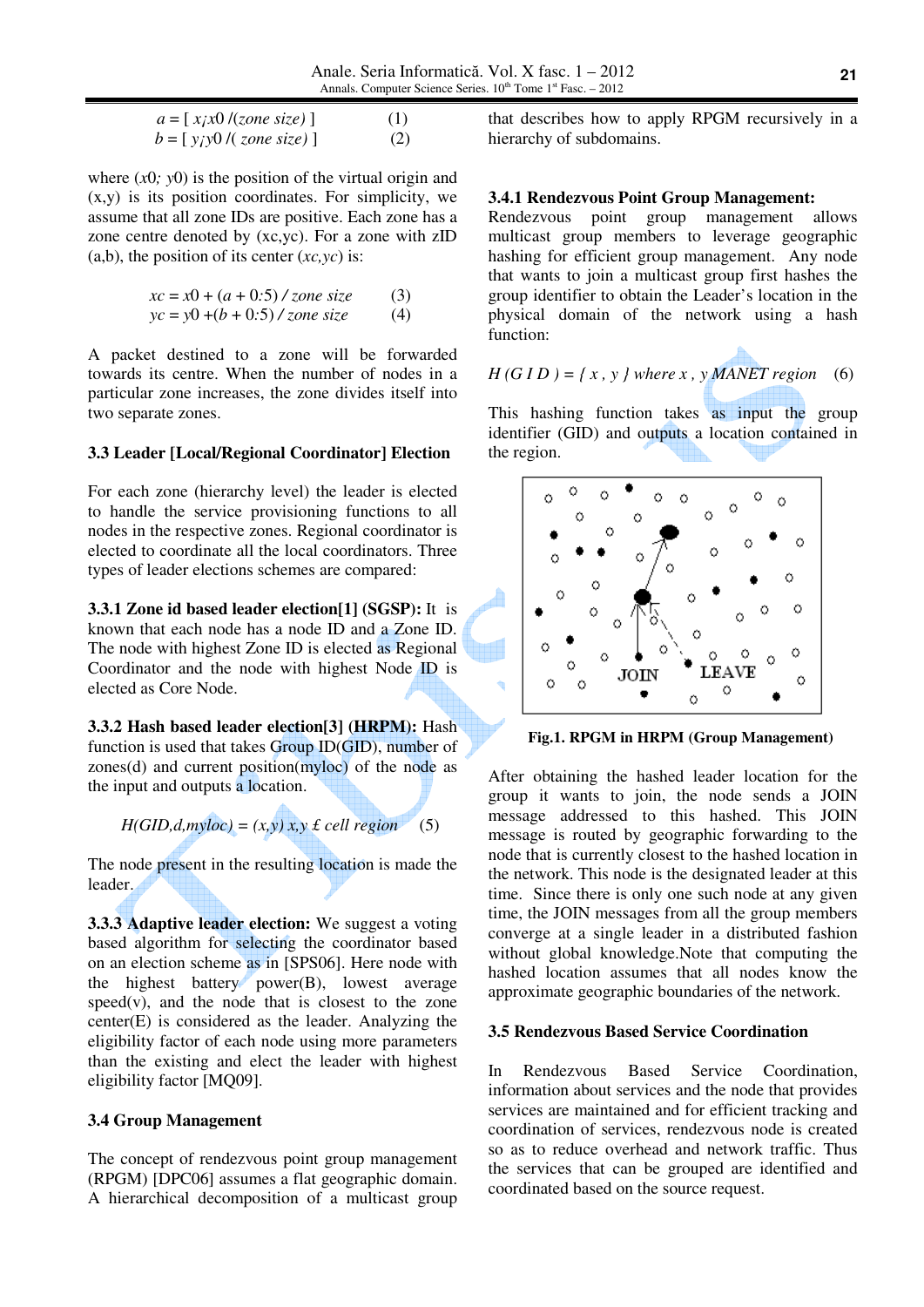Initially all the available services are advertised to all Core Node. When a service is needed the Service Requestor contacts Core Node by sending a request message, if the service is available the Core Node sends a hit message back to the requestor. If the service is not available within a Core Node then the Core Node contacts Regional Coordinator and the Regional Coordinator confirms the service availability by sending a Hit message to the requestor. If more than one Service Provider can provide service for the Service Requestor, using (SGSP) [XW07] the distance between the Core Node of Service Requestor and Core Node of all the Service Provider is calculated. After this Service Provider with least distance is chosen to provide the required service (i.e., the Service Provider closest to the Service Requestor).

#### **4. PERFORMANCE EVALUATIONS**

#### **4.1. Simulation Overview**

We implemented the proposed scheme using ns2 simulator [\*\*\*08]. For performance reference, we also implemented the HRPM and SGSP protocols. In our hierarchical structure, each zone size is set as 800 m. The simulations were run with 50 nodes randomly distributed in the area of 2400m X 2400 m. The nodes movement follows the random waypoint model. The moving pause time was varied between 0 to 10 seconds, minimum speed was 0 m/s and maximum speed was varied between 10 to 200 m/s for different simulation runs.

We set the service distribution as follows. 25 % of the mobile nodes act as service providers. Total number of services provided is 75 % of mobile nodes. For simple update and beacon packets the CBR packet size is set as 100 bytes and for data and service information exchanges the CBR packet size is set as 512 bytes. Each simulation lasted 600 simulation seconds. A simulation result was got by averaging number of simulation runs. The following metrics were studied:

The following metrics were studied:

-Average Packet Delivery Ratio (PDR): The number of data packets delivered to destination to the number of data packets expected to receive.

-Delivery Overhead: The total number of bytes transmitted at the MAC layer including ACK in case of unicast transmissions

-Forwarding cost: The total number of data packets transmitted divided by the total number of packets received by all multicast members.

#### **4.2 Simulation Results**

In this section, we evaluate how the network size affects the protocol performance. We vary the network size from 10 to 60nodes. For each network size we consider 25 % of the nodes as service providers. For each simulation run we use different seed value and obtain the average values as result.

Fig. 3, Fig. 4, Fig. 5 shows that the packet delivery ratio, delay, overhead and forwarding cost of adaptive algorithm is better than the other two algorithms. It is found that the effect of all these parameters improves as the network size increases for all the algorithms because of the aggregation of messages by the core node of each zone.As the number of members for the same group within a zone increases, the overhead, forwarding cost and delay decreases. The adaptive algorithm performs better than the other algorithms because of the consistency in the core node selected for a longer period and the tree aggregation improves the comparative efficiency as the network size increases. Adaptive algorithm has 82 % PDR and 10 % less delay, 18 % less overhead, 18 % less forwarding cost on an average compared to other algorithms.

## **4.3 Performance Evaluations**

The nodes are randomly distributed in the area of 1500m \* 1000m and each simulation lasted for 900 simulation seconds. A simulation result was gained by averaging over several runs with different seeds. The performances of the three algorithms namely zone ID based, hash based and voting algorithm are evaluated based on the throughput and the data loss.

The throughput values are calculated by extracting the values of the packet sizes from the trace file. The throughput value of a node at different time intervals are recorded such as 0-7 seconds for the zone ID based leader, 7-14 seconds for the hash based leader and after that by the voting algorithm based leader.

The throughput values of a particular node when packets are routed through the different leaders elected by different algorithms are plotted in a graph wherein the throughput are marked along the Y axis and the time scale is marked along the X axis.

From the graph Fig.6 it is inferred that the throughput increases by time as the mode of selection of leader changes the efficiency of the leader.

At first the leader is elected by node ID based algorithm wherein no constraints. Secondly the leader elected through hash based algorithm is comparatively more efficient than the previous algorithm. The third algorithm is the voting algorithm which elects an efficient leader which has recorded the highest throughput of all the three in our analysis.

Due to higher battery power, lesser average speed and closer distance to the zone centre the leader elected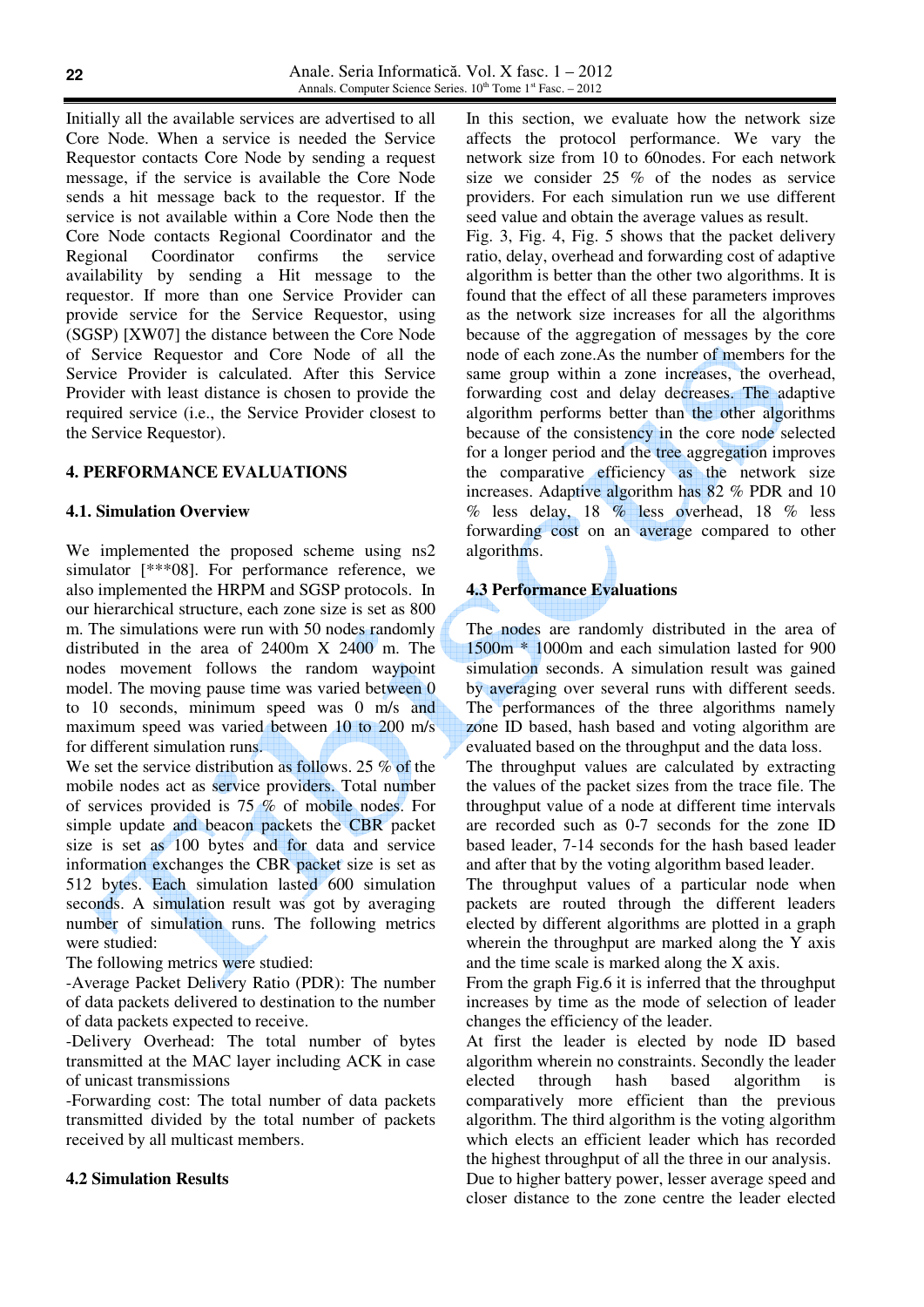Anale. Seria Informatică. Vol. X fasc. 1 – 2012 Annals. Computer Science Series.  $10^{th}$  Tome 1st Fasc. - 2012

stays in the zone for longer, routes data effectively and receives data packets efficiently.

The value of data loss that occurs in the packets that are transferred are extracted from the trace file and similar to the throughput analysis, the data loss incurred on a node when three leaders are elected based on those three different algorithms are tabulated. The data loss is calculated by the difference in packet size of the sent and receiced packet. The Tabulated values are plotted in a graph.

From the graph Fig.7 it is inferred that the data loss occurring in the nodes decreases as the efficiency of the leader increases owing to the changes in their mode of selection.

In the first method efficiency becomes lesser and data loss is heavy.

The hash based method is comparatively better, this algorithm somehow returns a prominent value of a nodes position and a leader node is effectively functioning always and hence data loss becomes minimum.

The third method is the voting algorithm wherein the nodes transfer data packets efficiently because of their better battery power supporting competent data transfer, lesser average speed owing to their longer time of stay in the zone, and closer to the zone centre contributing to better routing of packets.



**Fig. 2 PDR comparison** 



**Fig. 3 Overhead Comparison** 



**Fig. 4 Forwarding cost comparison** 



**Fig. 5 Throughput Analysis**